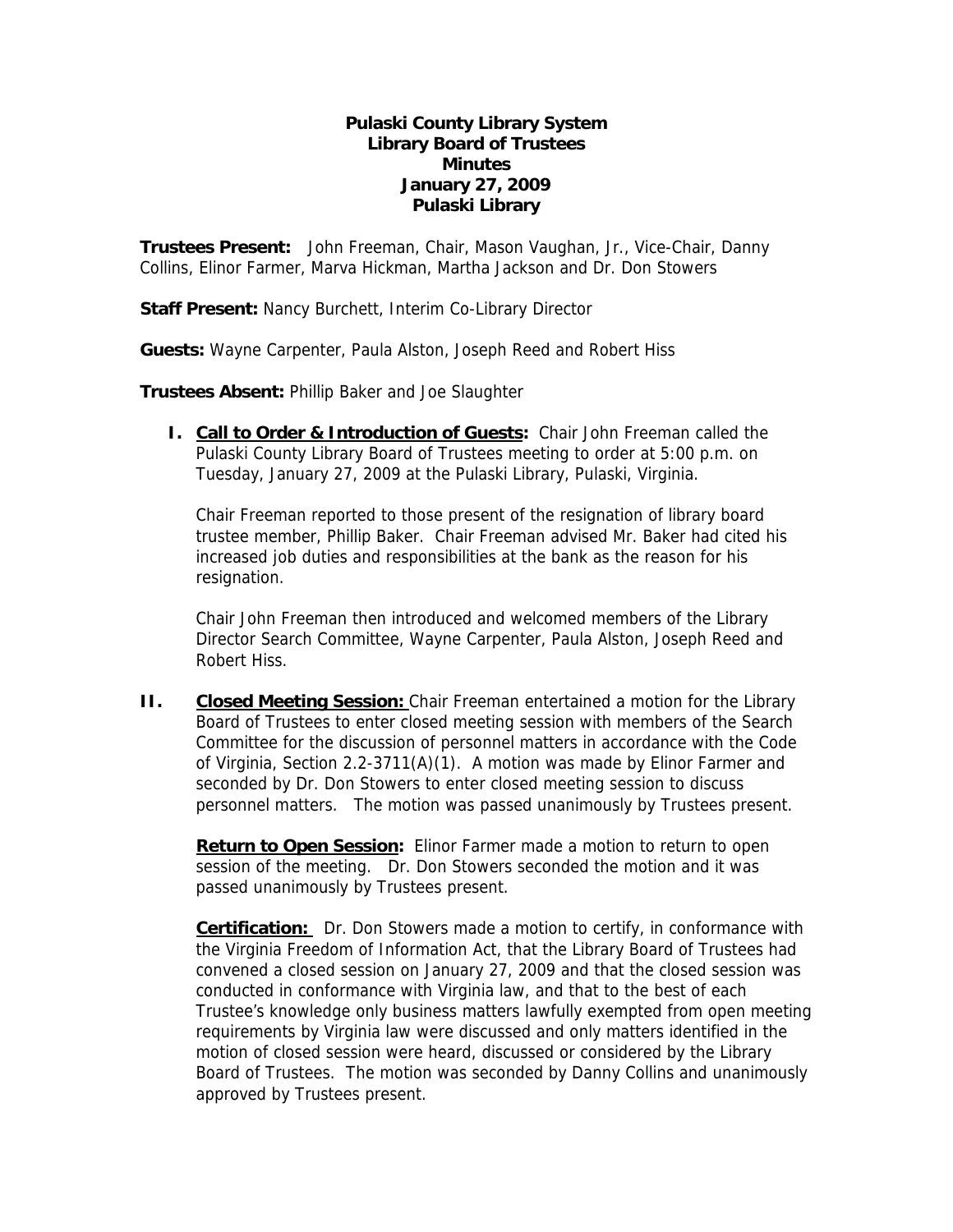The Library Board of Trustees scheduled the following tentative dates as possible dates to conduct interviews for the Library Director position – February 21, 22, 23, 24, 26, 27, 2009. Robert Hiss, Assistant County Administrator, was requested to contact the candidates selected to schedule the interviews and notify Library Board members as to the definite dates and times once dates had been confirmed.

Chair Freeman on behalf of the Library Board of Trustees expressed appreciation to the Search Committee members present for their time and hard work. Search Committee members present then left the meeting.

**Other Action:** The Library Board of Trustees unanimously agreed to table adoption of the proposed Employee Personnel Handbook until the new Library Director is employed by the Library Board of Trustees.

- **III.** Approval of Minutes: Chair Freeman entertained a motion to approve the minutes of December 9, 2008. A motion was made by Dr. Don Stowers to approve the minutes of December 9, 2008 as presented. The motion was seconded by Elinor Farmer and unanimously approved by those Trustees present.
- **IV. Library Reports:** The following reports and items of note were reviewed. A copy of each report shall be filed with the records of this meeting at the Pulaski County Library:
	- **A. Expenditures** Interim Library Co-Director, Nancy Burchett, made note of the expenditure line items that were currently overdrawn. She also noted that several additional appropriations had been approved recently by the Board of Supervisors including some carry over of funds.
	- **B. Statistics** Nancy Burchett noted that computer usage by library patrons had increased from this time last year as reflected on the statistics report.
	- **C. Dublin Library Report**
	- **D. Technology OverDrive**  Staff reported the OverDrive project went live as of January 5, 2009. This joint purchase for digital audio books allows for patrons to download a book on-line without having to come to the library.
	- **E. Children's & Youth Programs Report**
	- **F. Virginia Education Association Whole Village Award**  Staff advised that an award from the Virginia Education Association was presented to library staff member, Sally Warburton and the Friends of the Library, recently for their outstanding work with the Pulaski County School system.
	- **G. Staff Training Customer Service Seminar**  Staff members Sally Warburton and Lucy Glenn attended a free seminar on January 21, 2009 sponsored by New River Community College on customer service.
	- **H. Operational Changes:**
		- **1. Library Hours:** Per staff recommendation, motion was made by Danny Collins, seconded by Martha Jackson to approve the following library hours for the Pulaski Library beginning February 2, 2009 for a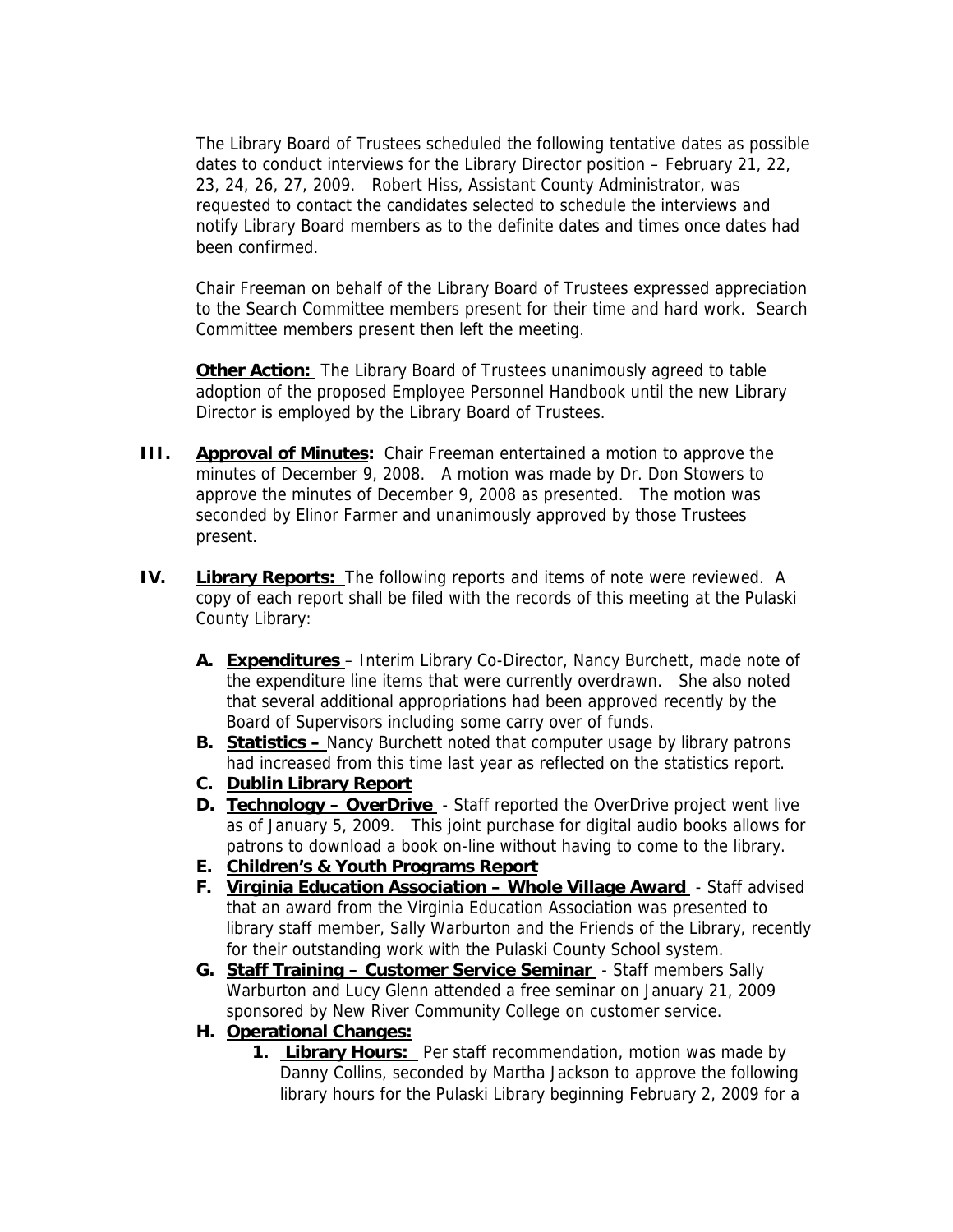1 month trial period. Staff was requested to report back to the Library Board at the February meeting on patron feedback and any other comments/issues relating to the new hours. The motion was unanimously approved by Trustees present.

**Pulaski Library Hours – Effective February 2, 2009:** Open 8 a.m. to 7 p.m. – Monday – Thursday Open 8 a.m. to 5 p.m. – Friday Open 9 a.m. to 2 p.m. - Saturday

- **2. Circulation Desk:** Interim Library Co-Director, Nancy Burchett, advised the Board of changes made to staff working on the circulation desk. She reported that professional library staff members are now assigned to work the circulation desk the week prior to having to work on a Saturday for a few hours only. Previously, professional library staff members were required to work 3 hours each week at the circulation desk. It was noted that staff had suggested this change. The Library Board expressed no objections to this change.
- **3. Food for Fines:** Interim Library Co-Director, Nancy Burchett, reported that during the month of February 2009, a Food for Fines had been planned with the canned food items being donated to the Daily Bread Program. She noted this was a suggestion of the library staff. The Library Board expressed no objections to the Food for Fines month.
- **4. Storage & Clean-Up:** Interim Library Co-Director, Nancy Burchett, advised that the county had provided the Old School Board Office located near the Pulaski Library to the library recently for storage space. Further, with this added space, the library staff had been able to do some cleaning up and re-arranging, therefore, improving the appearance of the library.

## **5. Library Fees:**

- **A. \$5.00 Processing Fee:** The Library Board discussed staff recommendation to eliminate a \$5.00 processing fee charged to patrons with overdue books of 8 weeks or more. The Library Board requested staff to provide the following additional information pertaining to the \$5.00 processing fee and additional charges on overdue books prior to eliminating the fee entirely:
	- Amount of Revenue Received from \$5.00 processing fee;
	- Survey other libraries to determine if a processing fee is charged; and
	- Confirm that overdue notices are required to be mailed certified in order to pursue court action for overdue books.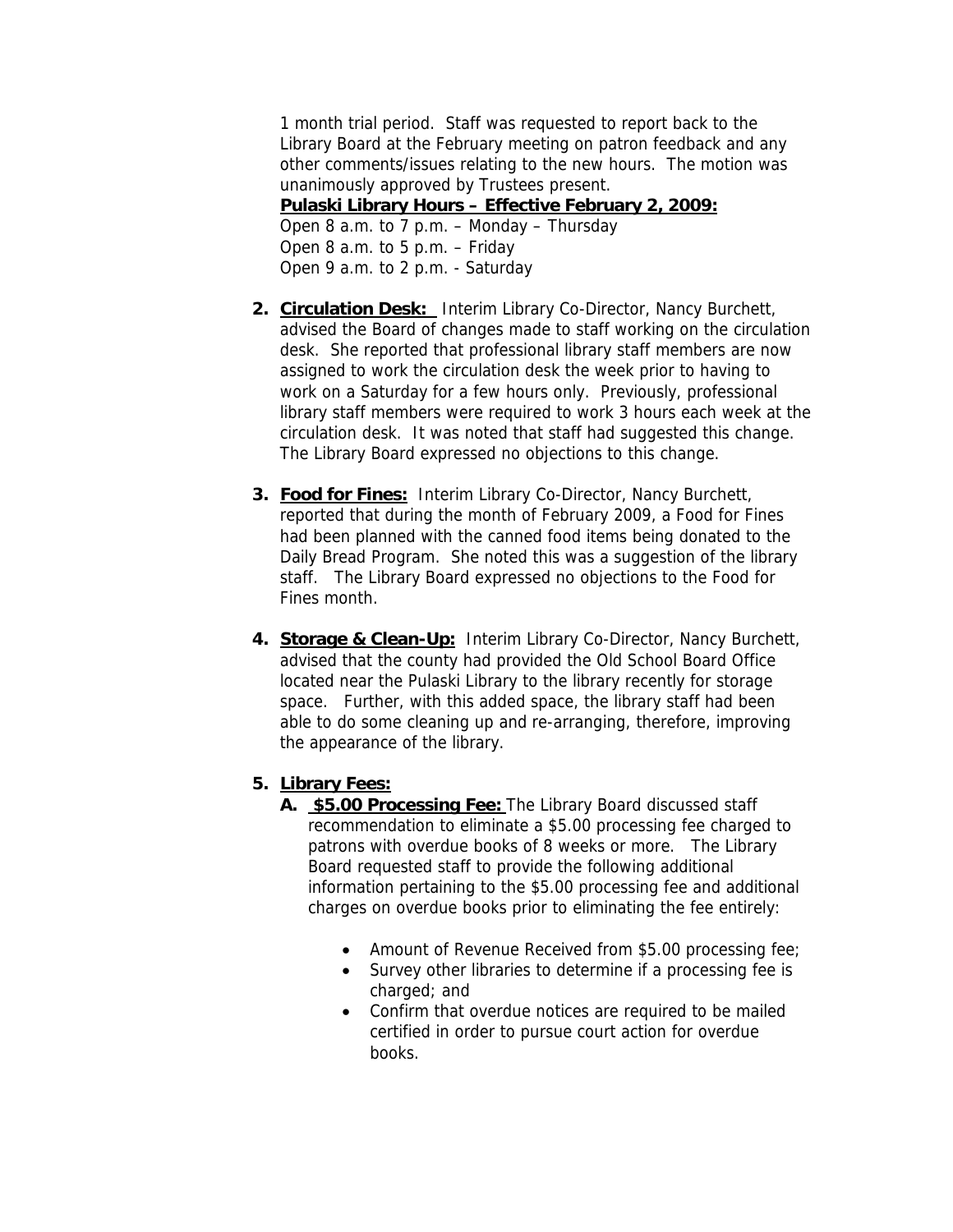Above requested information to be reviewed by the Library Board of Trustees at their next regularly scheduled meeting.

**6. Book Replacement Fee \$30.00:** Interim Library Co-Director, Nancy Burchett, advised the library currently charges a flat \$30.00 fee for the replacement of a book regardless of the age of the book or if the book is a paperback or hard bound book. Staff had recommended this fee be changed to the replacement cost of the book with the fee for older books being pro-rated.

A motion was made by Martha Jackson and seconded by Elinor Farmer to approve changing the book replacement fee per staff recommendation to charge the actual cost of the book with the fee being pro-rated for older books. The motion was unanimously approved by the Trustees present.

**7. Acceptance of Checks for less than \$5.00:** Interim Library Co-Director, Nancy Burchett, advised that past library practice had been to not accept a personal check for less than \$5.00 for library fees. With this practice or policy, a patron owing a \$2.00 library fine paying by check, was required to write their check for \$5.00 and then the library staff would give the patron back \$3.00 cash. If the check for \$5.00 was later returned for insufficient funds, the library was actually out \$5.00 rather than \$2.00, if the check had been written for \$2.00. Therefore, Ms. Burchett advised this practice had been discontinued. The Library Board expressed support for the discontinuance of this practice per staff recommendation and action.

## **V. Business:**

- **A. FY 2010 Budget Requests Schedule Finance Committee Meeting:**  Interim Library Co-Director, Nancy Burchett, advised that capital improvement requests were due the county administration offices by Monday, February 2, 2009. Therefore, a meeting of the Library Finance Committee was needed in order to confirm the capital improvement requests for the Pulaski and Dublin libraries. Chair Freeman agreed to meet with Nancy Burchett tentatively on Thursday, January 29, 2009 to review and confirm the capital improvements requests for the libraries. It was also agreed that a meeting to discuss the libraries operating budget would be scheduled with the Chairman and the co-directors at a later date.
- **B. Library Board Minutes Posting on Library Web Site:** The Library Trustees Board unanimously agreed to post approved minutes of the Library Board on the library's web site effective immediately per the recommendation of staff.
- **C. Other Issues/Concerns:** Interim Library Co-Director, Nancy Burchett, reported that Nancy Hudson, also Interim Library Co-Director, was working on some possible special programs and would be reporting on these at a